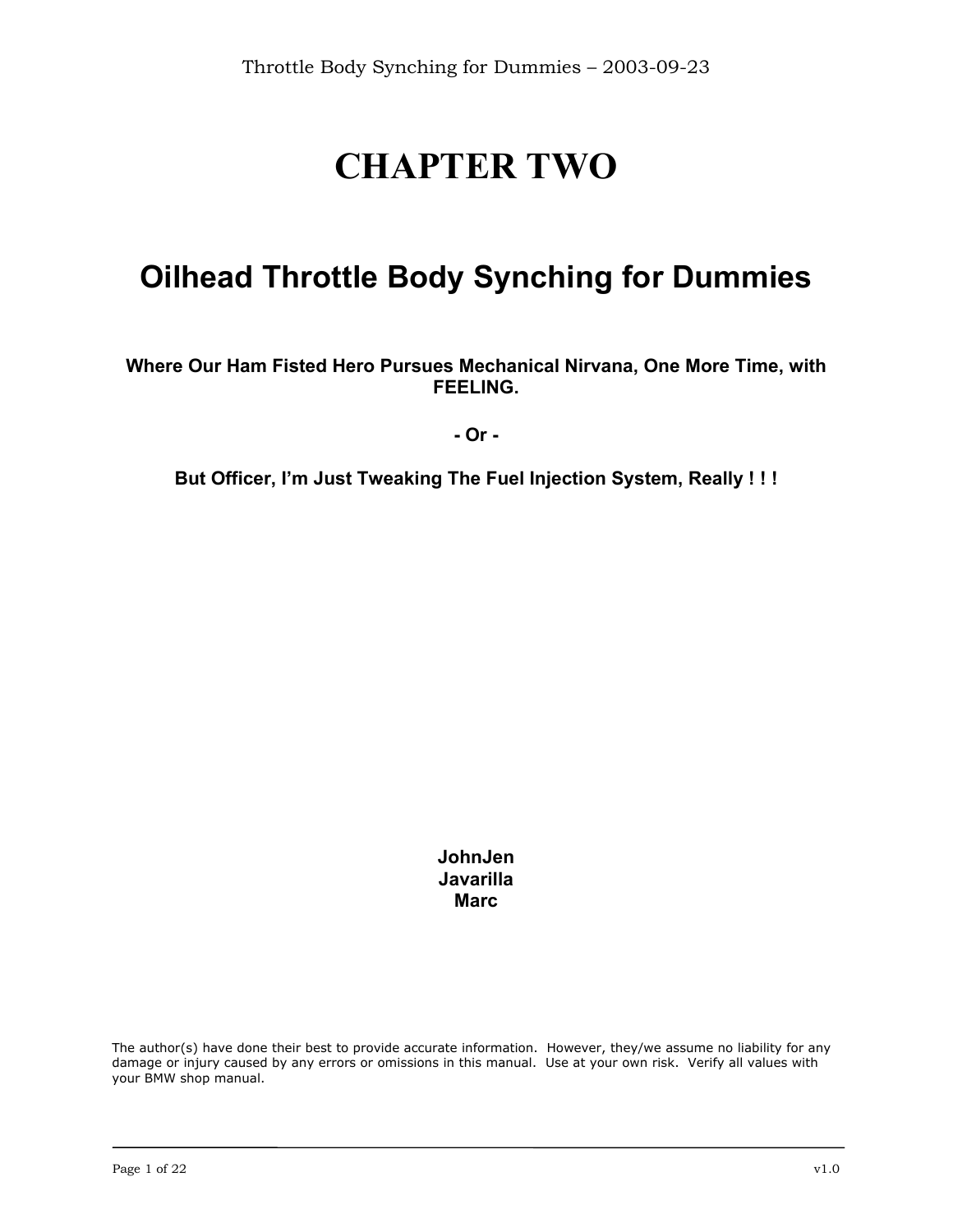# **Are Ya Skeered Yet?**

OK, right off the bat we are going to be dealing with a few procedures and circumstances that range from being potentially destructive to plain old dangerous of men and machine and device. For this reason (and a few others) it is STRONGLY recommended that you read this entire chapter AT LEAST ONCE, BEFORE you proceed.

If normal common sense is ignored and/or these instructions aren't followed with an eye on safety and proper situational awareness, any number of 'bad things' could happen. We could make an extensive list of possible dire consequences ranging from breaking (or at least severely hurting) your TwinMax to turning your bike into a flaming (and potentially explosive) very expensive signal fire for your fire department to add yet another data point to their vast collection.

We ARE NOT responsible for your actions, lack of same, nor the consequences (unless they're all good, in which case we will all bask in the limelight). We are providing you with a set of our experiences and procedures with the aim of helping YOU adjust the throttle bodies on YOUR bike. As such YOU are the one performing this adjustment and it's YOUR job to make sure that the procedures are performed properly. We are only providing the basic details of how we perform this maintenance function.

This chapter does not and can not be complete in every detail nor does it try to be. It assumes that you are familiar with many things concerning your bike and your ability to operate it and maintain it correctly.

If you have questions regarding, or are confused by, ANY of the material presented here, get them answered BEFORE you begin.

In short KNOW what you will be doing BEFORE you make the attempt. It is YOUR RESPONSIBILITY to get all of this right.

Ok, enough of that shit, on with the procedure.

#### *Hand tools you'll need are*

A large flat blade screwdriver for the **B**ig **B**rass **A**ir **S**crew (**BBAS**) on the **T**hrottle **B**odies (**TB**'s)

A 10mm open ended wrench (for the lock nut on the cable adjuster).

And of course a TwinMax (or a manometer will suffice for all but the advanced tune up procedure).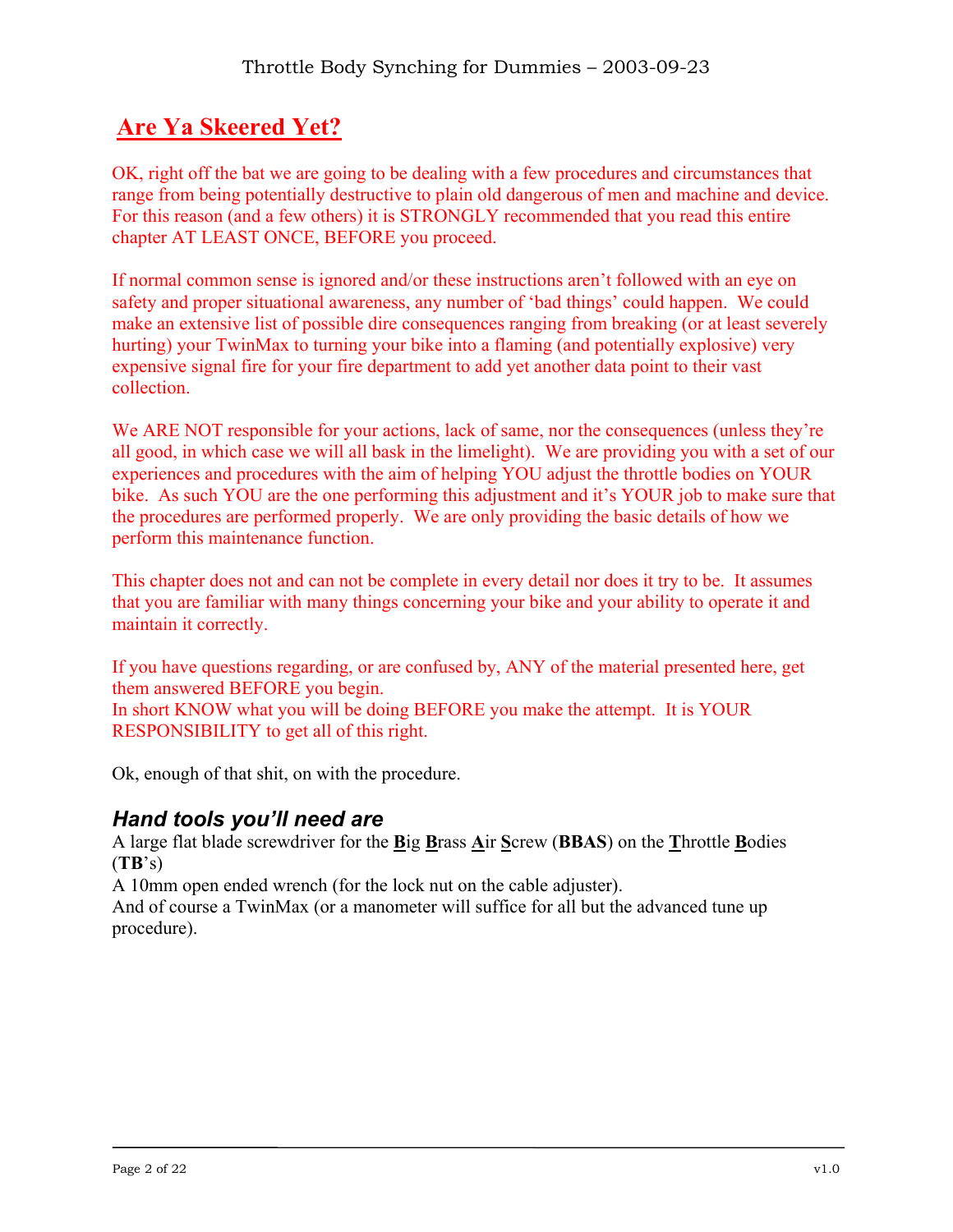

## *Where Are We Coming From*

Near the very end of the preceding chapter (OVAD) we recommend synching your **T**hrottle **B**odies (TB's) because they will need it after the valves are adjusted. That this is so, is due to the intrinsic nature of engine breathing and how small tweaks to optimize the breathing will make changes to the left to right balance of the TB's.

This also implies to a certain extent that the TB's can (and do) compensate for the degree of inaccuracy of the valve adjustment. Put another way, for any specific setup of the gaps for all 8 valves, the TB's will show a different degree of balance between the two cylinders… That this situation is so 'touchy' and sensitive is a double edged sword, good in that compensation can be applied to bring the breathing of the engine somewhat back into balance and a pain in that it really needs to be done to minimize the vibration and buzz.

#### *WTFAWTAH* What The F\*\*k Are We Talking About Here

Just what ARE we trying to accomplish here (you might, or should be asking your self)? Well, the answer is synching the throttle bodies of course, but what does that really mean. This procedure is about matching the volume of air that gets delivered to each cylinder, under all conditions that we can control.

Since air pressure (either positive or negative) is really all a TwinMax can indicate, not air volume, were not actually directly adjusting the volume of air but rather the negative air pressure (vacuum) at any (and all) given moment(s) in time.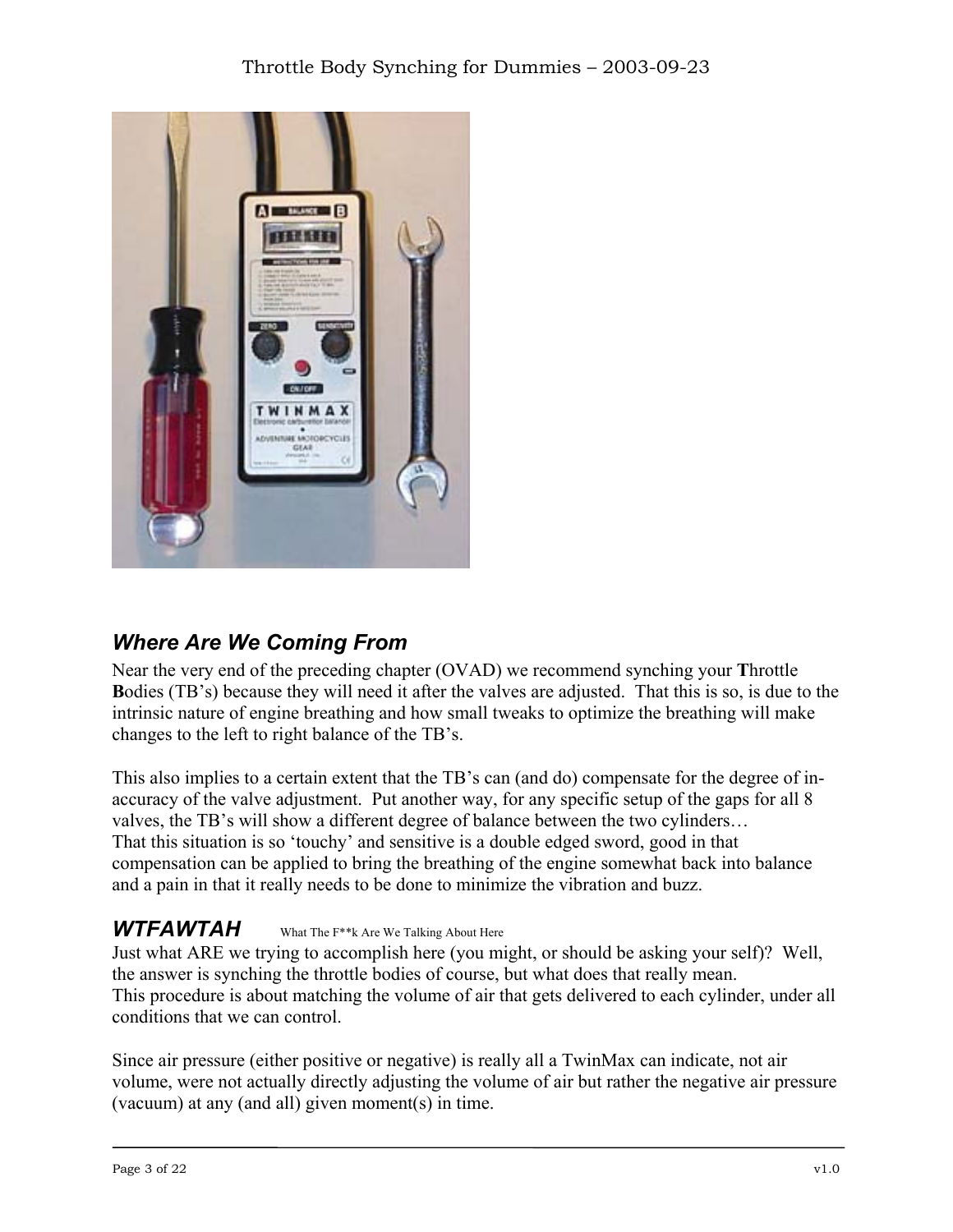Despite this little discrepancy, this procedure rewards our efforts with matched power delivery from each cylinder and thus less vibration. Why? If we match the amount of vacuum generated by each cylinder, over time (the intake stroke), in a fixed environment (the fuel/air supply manifold) this will yield matched air volume to each cylinder and thus matched power from each cylinder.

The factors we can control here are valve timing and throttle body butterfly position. What this means is, this portion of an engines state of tune is dependant upon how close the valves are matched AND how close the 2 TB butterfly's are matched as well. Each of these 2 primary adjustments WILL interact and will tend to compensate for deviations for the other set of adjustments.

What we will be matching during this procedure are the butterflies (the assumption being that you just matched the valves so they are 'perfect').

## *TwinMax BAH, It's Just Another Pretty Face*

What, you might ask, is a TwinMax, and where can I get one, and are there alternatives, and how much do they cost, and which model should I get, and, and, and.

The TwinMax is a tool that can be used to tune both Carburetor and Fuel Injection systems to equalize each cylinders power output. This results in less vibration (WOW, I can see out my mirrors again!), more useable power, less ware and tear on the engine and a bigger smile on your face…

To find out more about it, you can do an internet search (one word, twinmax) or call around and see if any of your local dealers has one in stock. They are imported from France into the US by http://www.adventuremotogear.com/ and sometimes the importer runs out so there can be a wait.

They cost about \$80 +/- and ARE more expensive than a mercury manometer, which is a sorta equivalent device that can also be used, although not during the advanced tune up phase (see below).

The reason we really like the TwinMax for this job over any other tool is 3 fold.

Probably the most significant reason is you can run the bike on the street in the real world and observe the degree of TB balance (the advanced tune up phase).

And the second reason is the TwinMax is a differential instrument, which is very different than a magnitude instrument (like a manometer).

And third, since the TwinMax is an electronic gadget, it has no mercury to spill, which means that your one on one, up close and personal interaction with your local HazMat team can be kept to a bare minimum…

# **Geez, Now We Gotta Get All Geeky?**

Without delving deeply into an explanation of instrumentation types, let me say that each of these 2 types (magnitude and differential) has unique strengths and weaknesses.

Most of us are very familiar with magnitude instruments, we use them all the time and differential types much less so (unless you're a technoid). Examples of common magnitude gauges are speedometers, volt meters, clocks, calculators etc…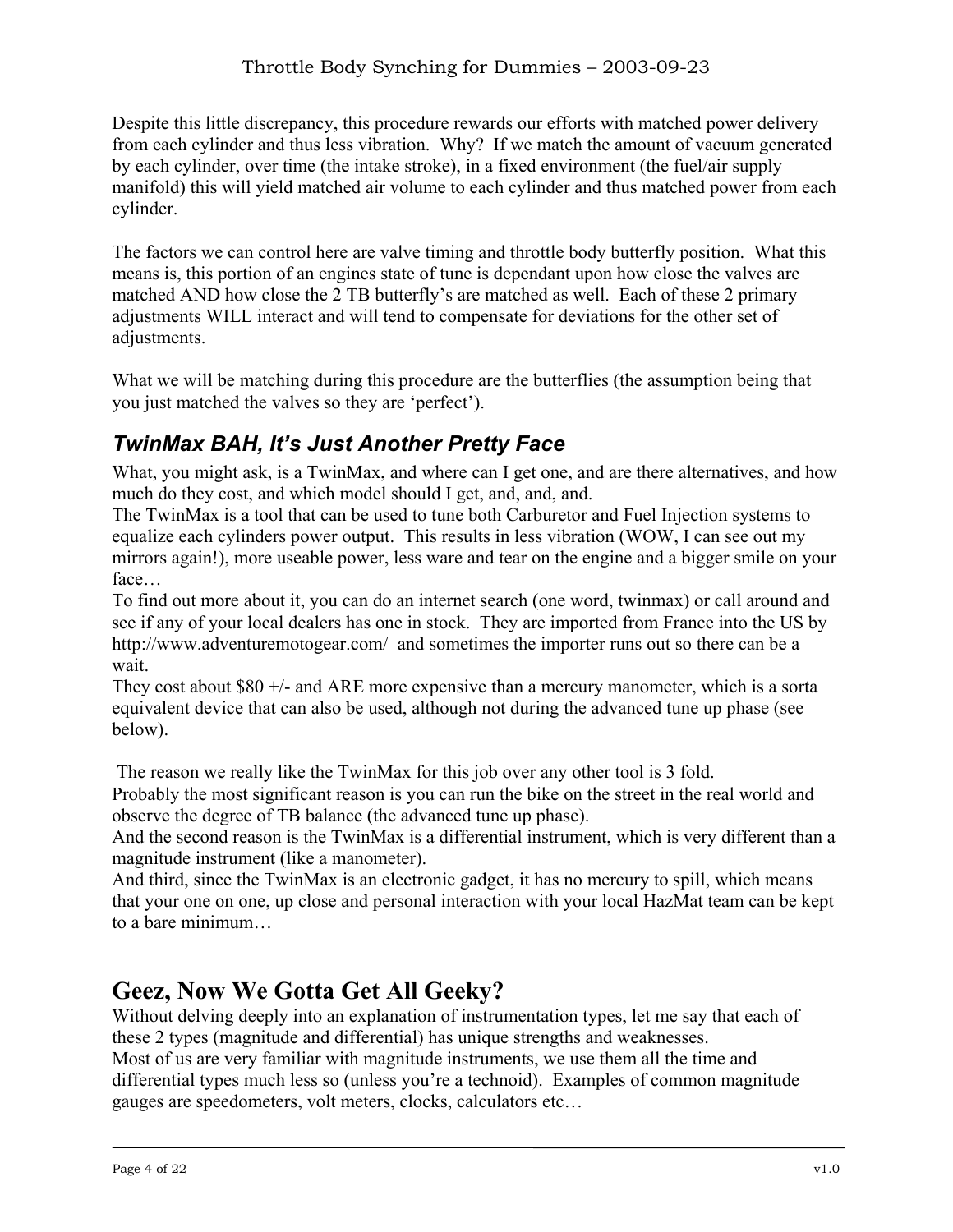Examples of differential devices are… ahh… well the TwinMax, certain types of scientific instrumentation, and that's about it.

Magnitude devices tell us amounts of things and they usually need to be calibrated in some way, like our GS speedometers (i.e. is 60mph really 60mph?). They are usually stable and repeatable, otherwise we wouldn't trust the info they tell us.

Differential devices show us ONLY the difference between 2 (or sometimes more) inputs. Rarely is an amount or quantity displayed except as the difference between the inputs. Indeed, in using the TwinMax there is no way to show an amount, due to the sensitivity control which makes calibration of the quantity pointless.

Establishing a true zero is the only real adjustment that will make a reading either meaningful or meaningless (assuming the meter is functioning properly). Verification of a true zero referent is easy and essential (just disconnect or equalize the 2 inputs and re-zero). As is verification of input sensitivity (just reverse the inputs) and see if the indicated difference mirrors the reversal. Differential gauges are very sensitive to power supply variations however, and to even the slightest differences in the way the inputs are delivered to the instrument, these must be matched. Since the goal of synching our TB's is based on MATCHING the 2 vacuum pulses, a differential gauge is the ideal instrument to use. We really don't care about what (or how much) difference there is, only that we can minimize it to as close to zero as possible.

In addition a differential device will automatically cancel out ALL changes in signal that are common to both inputs. In our case this means that the normal and constantly changing amounts of vacuum present in the intake manifolds is not seen EXCEPT where the 2 inputs are different from each other. This is exactly what we want to pay attention to, and since a differential device eliminates all common background activity (or noise), we ONLY see what is significant and relevant without any extraneous distractions.

An example would be trying to visually match the constant rising and falling of 2 columns of mercury so that they are matched. It can be done but the amount of averaging that your eyes and brain must perform is completely unnecessary using a TwinMax.

So how do we make sure that we reduce the weaknesses of a differential instrument and then take advantage of it's strengths?

In our case, when using a TwinMax, stabilizing the power supply is VERY important as is matching the hoses that hook up to the intake ports. The latter is quite easy, just make sure you use 2 pieces of IDENTICLE hose that are the SAME length. If in doubt about this, just reverse the hoses and see if the meter indication reverses exactly, small leaks in the hoses or couplers etc. WILL show up because that is precisely what a differential device is meant to show. In some cases you might need to add some additional length to the hoses as supplied with the TwinMax. Just be sure that they are the same length, come from the same source and don't leak.

As for the power supply, since the TwinMax uses a standard 9 volt battery, the most effective thing we can do is to minimize the drain on the battery. This calls for a little surgery but fortunately if we cut the wrong wire it won't blow up and us along with it… (Just kidding.)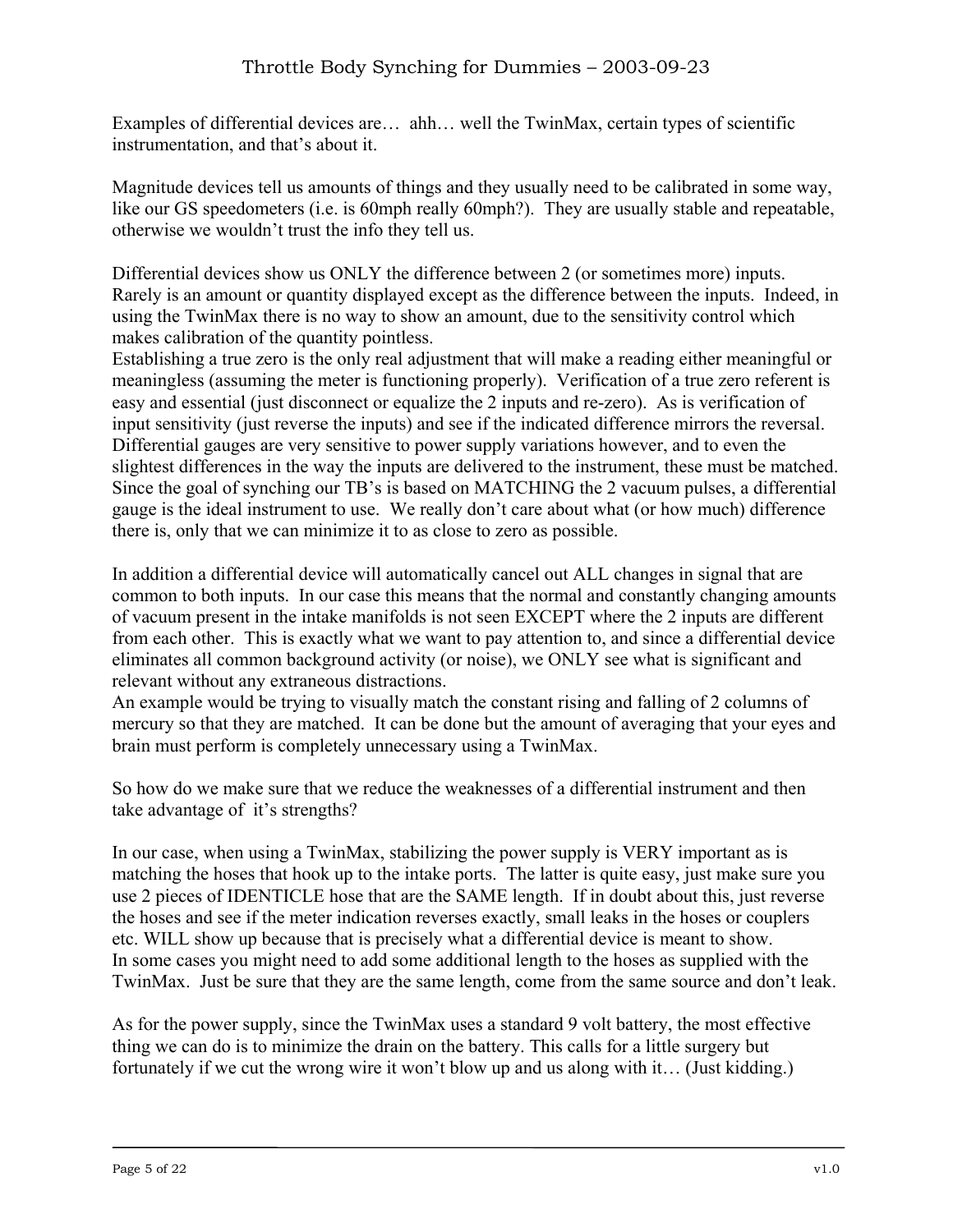The TwinMax has a backlight that always comes on when powered up. We can (and should) disable this extra drain on the battery. We really don't need the backlight anyway since trying to adjust the TB synch in the dark would be an exercise in futility, AND disabling the backlight gives us much more accurate and stable readings.

## *Will The REAL Dr. Geek Please Report To Surgery IMMEDIATELY*

There are at least 2 different case designs and the detailed procedure below is for the older long and narrow case design that uses a single screw on the back. The newer case design (much more square in shape), has 4 screws buried under the 4 rubber feet, and requires much more involved surgery and should be left to someone who is comfortable taking delicate electronic gadgets apart. I will high-light the procedure but it would be far too easy to damage the internal components if you don't have some previous experience at diving into these kind of electronic gadgets…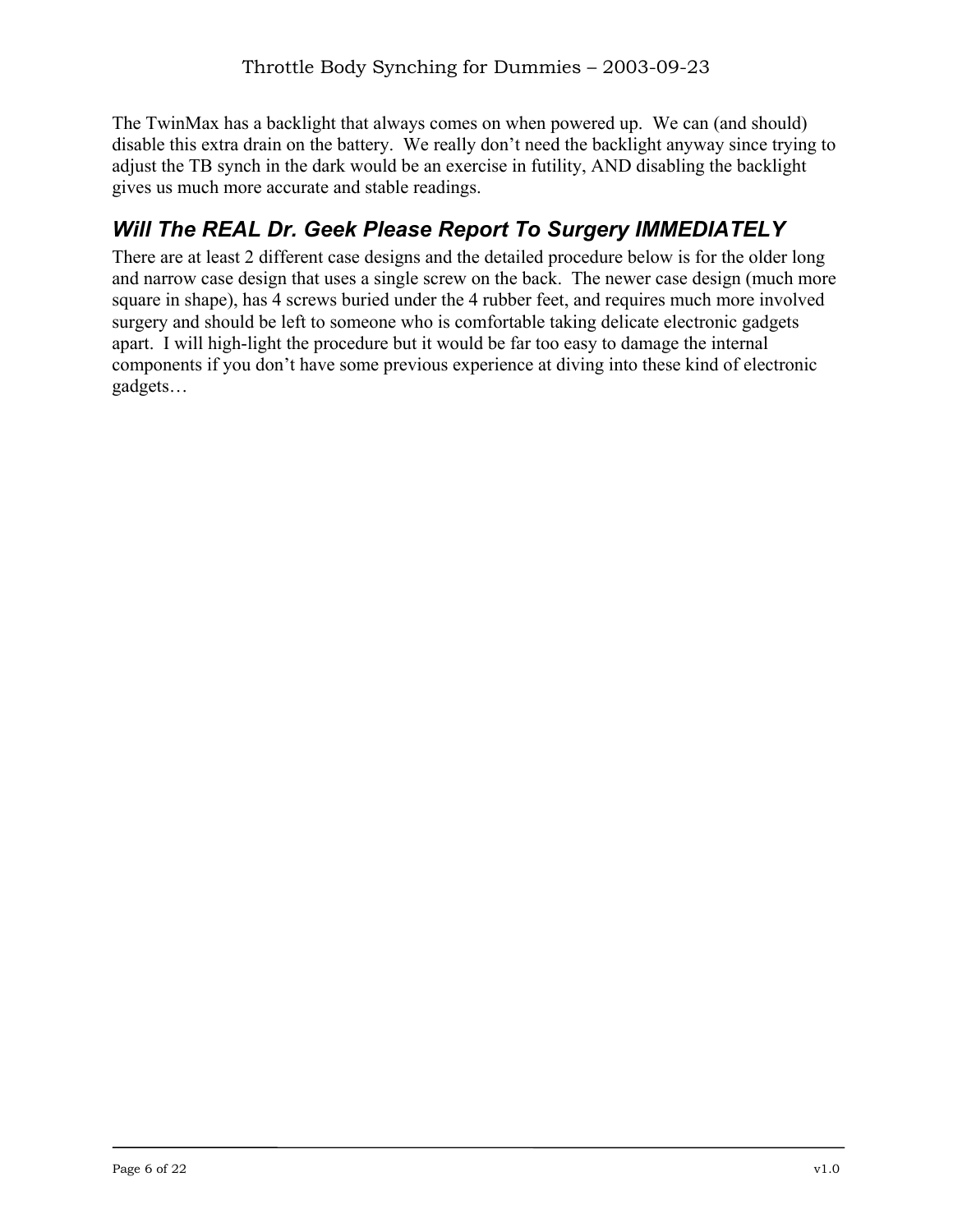#### Throttle Body Synching for Dummies – 2003-09-23



Inside Shot of Old TwinMax with wire cut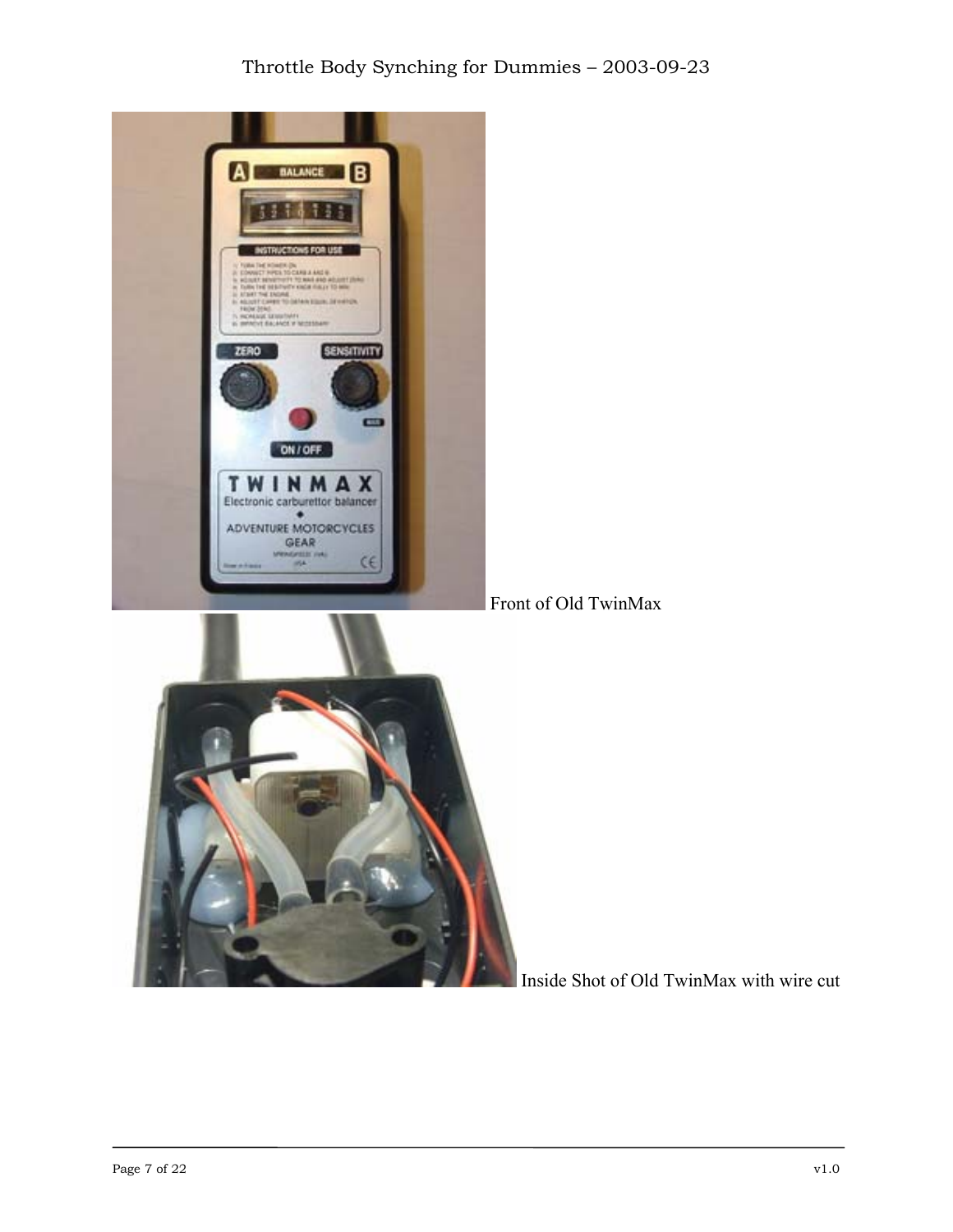#### *Here's how to tweak your OLDER, LONG AND NARROW TwinMax for maximum sensitivity with more repeatable and consistent results.*

To open the unit up use a #1 phillips screwdriver and remove the screw in the center of the back of the unit (it would be best to remove the battery first, just because). Then gently pull the back of the unit off. Next peer into the guts of the unit and locate the 4 wires that run from the circuit board up to the meter body. These wires are paired, a red/black pair for the meter movement itself and a red/black pair for the backlight. Cutting one of the backlight wires is our goal. You only need to cut one wire which means you have a 50% chance of cutting the wrong wire, good luck…. (just kidding) The pair you DON'T want to cut goes to the meter movement in the middle of the meter itself. This means you can cut either of the other 2 wires which disappear into the left side of the head of the meter itself. I cut the black wire as you can see in the picture.

Once you cut the wire, verify that the unit still works by attaching the battery and turning the unit on and adjusting the zero knob and watch the needle move. If it doesn't, no matter how much you fiddle with the knobs, you cut the wrong wire… DON'T PANIC… Now all you need to do is solder 2 ends back together again. It's not brain surgery.. Then cut the OTHER wire of the same color and you're done... Now reassemble the unit.



Front of New TwinMax

#### *The procedure for the newer more square TwinMax.*

Pull the 2 front panel knobs off, then pull the 4 feet off, then remove the Phillips screws. GENTLY pull the 2 halves apart making sure the knob shafts and circuit board move with the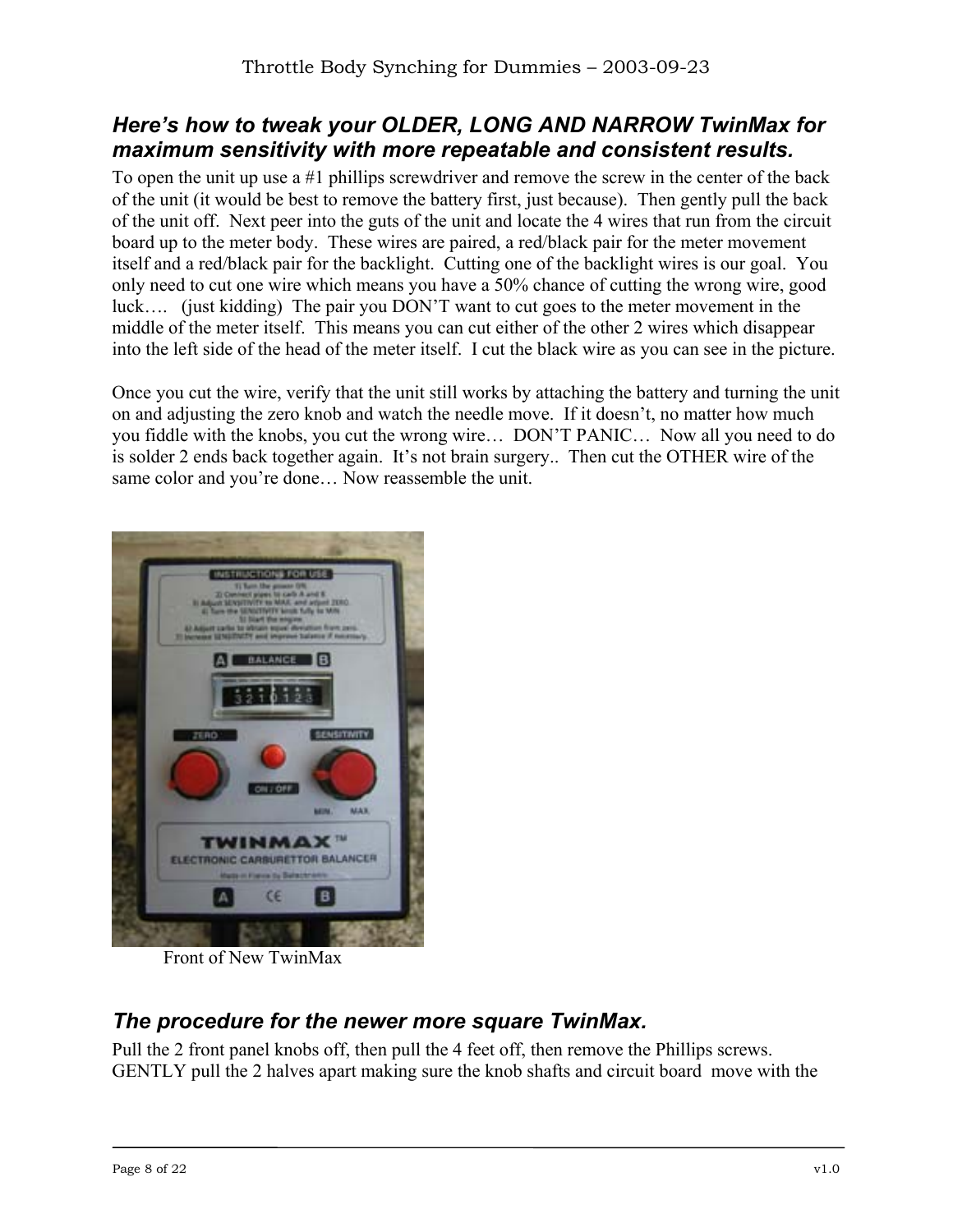bottom half. Locate the 4 wires that run from the circuit board to the meter and then find the pair the drives the meter (see photo above). Cut one of the wires from the OTHER pair. Reassemble.

What you've just accomplished is to maximize your run time and the device's repeatability (2) very good things).

# *The Full Meal Deal*

So we will be matching the vacuum at each intake manifold to be the same ALL THE TIME. This means under all throttle positions rpm's and loads. This is a different approach than matching the TB's at 3K rpm or some other arbitrary rpm while sitting on the center stand. What we want is matched vacuum ALL THE TIME and at all throttle openings. That is exactly what we will be seeing on the TwinMax dial, differences in vacuum ALL THE TIME. When we twist the throttle what we are changing is the TB's resistance to air flow expressed as a vacuum in that moment (regardless of rpm). What we can match up is how much air is delivered to each cylinder as we open and close the throttle. AND we can and should, do this while we ride the bike ON THE ROAD, not just in the garage or in the shop. This is an advanced tune up procedure, where we have the ability to match up the TB synch ON THE ROAD. This is a HUGE advantage for the TwinMax and is why we recommend it over any other device. Now, be aware that what we are sharing here is the method WE USE. We pay attention to the traffic around us so that we and that Chevy Suburban (with the soccer Mom and the entire team) barreling down on us don't get too close and share that special something, like oh, say, body paint or other body parts.

## *When You're Hot You're Hot*

Another important factor we must address is engine temperature. The only really significant temperature that matters (as far as this procedure goes) is full operating temp. Which means the bike HAS to be fully warmed up FIRST, to get a really good final synch. The initial adjustments we make can get us close but it will be the adjustments we make on the road, when fully warmed up, that will really deliver the goods.

# *TECH NOTE*

Make sure you have a fresh battery in the TwinMax, if you are uncertain replace it with a known new battery. If you are a tweaker at heart, haul out your DVM and measure the battery. If you measure a voltage lower than about 8.5 volts replace it. Yes, the power supply is that important.

## *Practice, Practice, Practice,*

This next section is mostly to help you become familiar with the procedures and techniques, any adjustments made are preliminary. Becoming familiar with the methods and means before getting out on the road is very helpful for several reasons. #1, since the engine will be Fully warmed up we want to make the adjustments fairly quickly so as to not over heat the engine. And by making initial adjustments now, will (hopefully) reduce the amount of the adjustment we will need to make during the On The Road Tests<sup>™©®QĐ</sup> which helps with reason #1.

Ok first, start the engine and let it warm up a bit so that you see 1 or 2 bars on the RID. Shut the engine down and let it sit for a minute while you hook up the TwinMax to the intake manifolds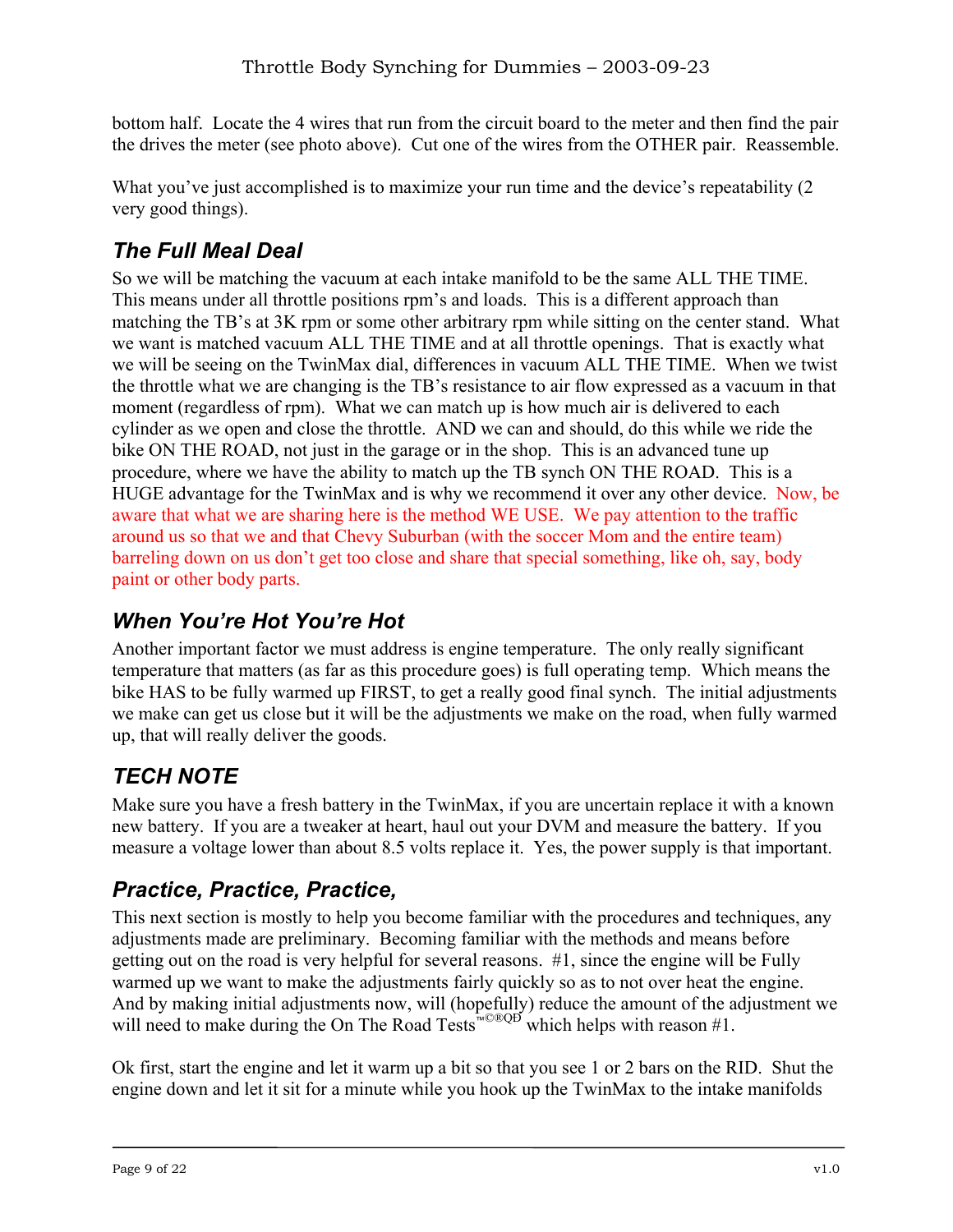(you can let the 2 hoses that were connected just dangle, or pocket the rubber caps if so equipped). When you first try and pull the existing hose or plug off the air nipples, it might be necessary to twist the hose in order to let it come loose. They sometimes can be rather difficult to get off the first couple of times, you may even have to use a small screwdriver and pry the hose down (be careful to not scratch the brass nipple itself). Now be sure and keep the TwinMax hoses away from the really hot stuff so you don't burn them and be sure that you don't kink the hoses which will screw with the reading. I usually put the TwinMax on the seat or tank bag and let the hoses dangle down and make a gradual turn back up to the intake air nipples.



TM in Shop Position

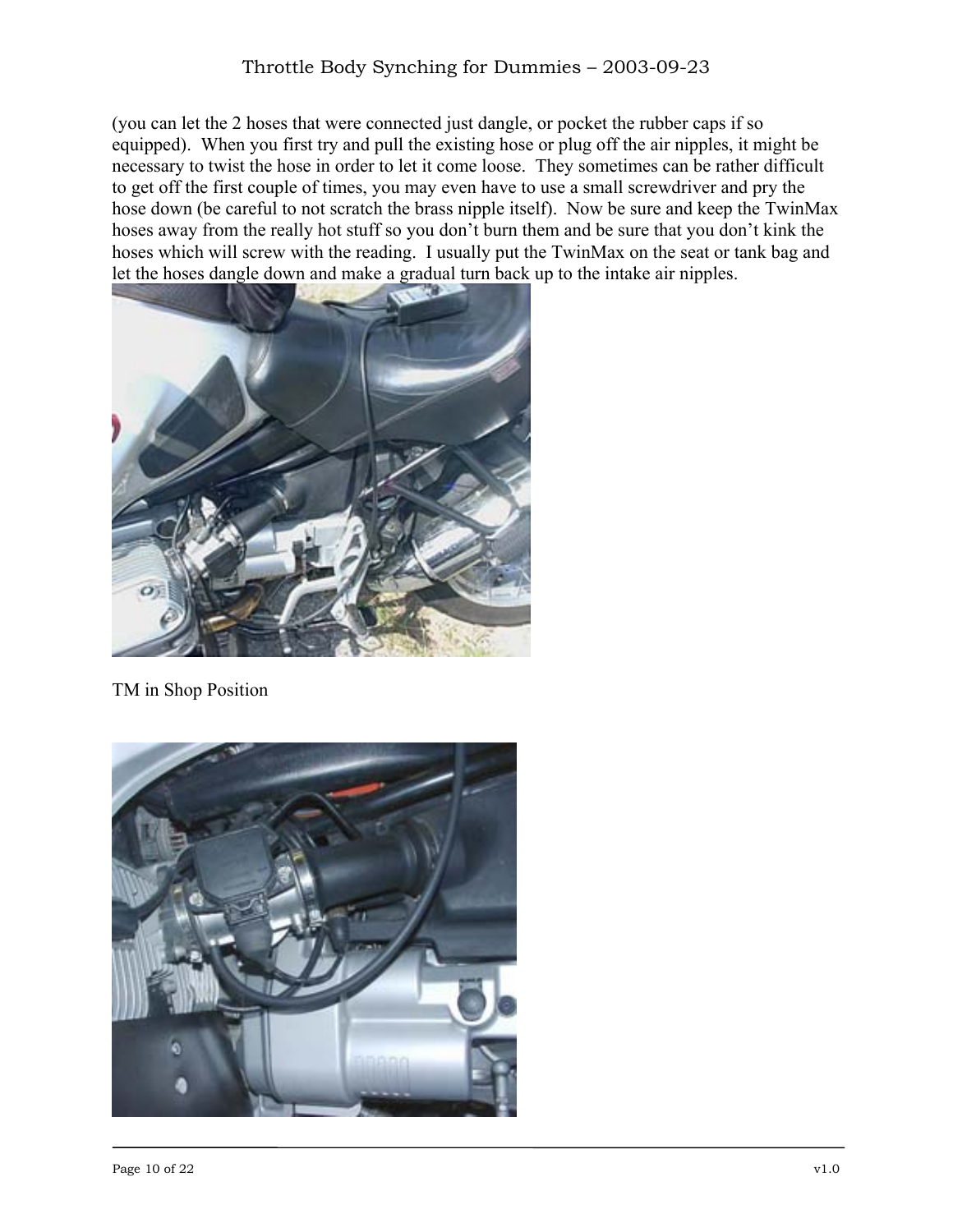This works well during the initial setup but not during the On The Road Tests™©®QÐ. Why? Because you don't want the hoses interfering with your boots or the controls etc. During the On The Road Tests™©®QÐ I run the hoses down the tank, then slide the hose between the seat and the tank to help hold it in place then toward the TB's. Then I run it between the TB's, and the engine block, away from the throttle assembly, then a gentle bend back up to the intake air nipples.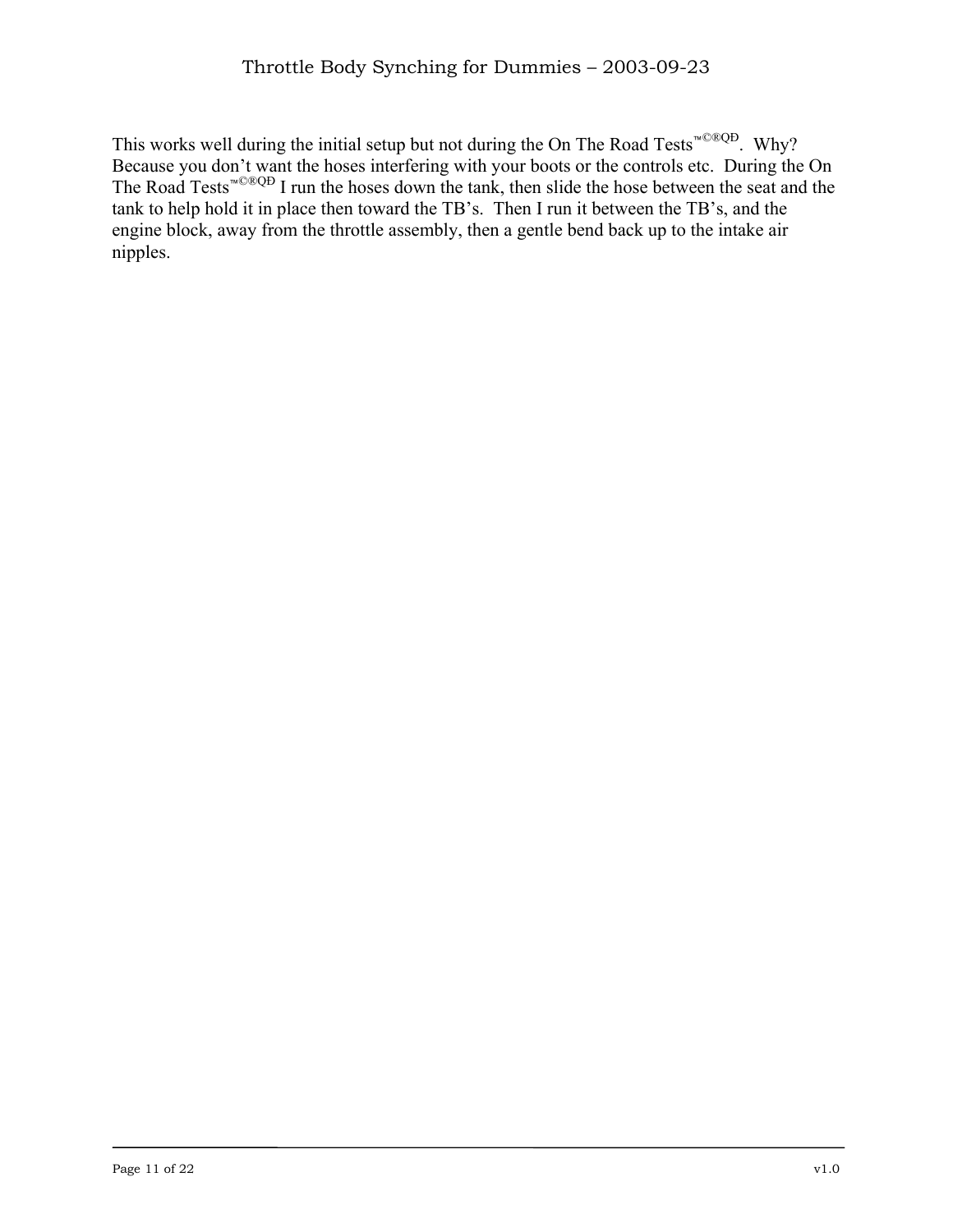

TwinMax in Traveling Position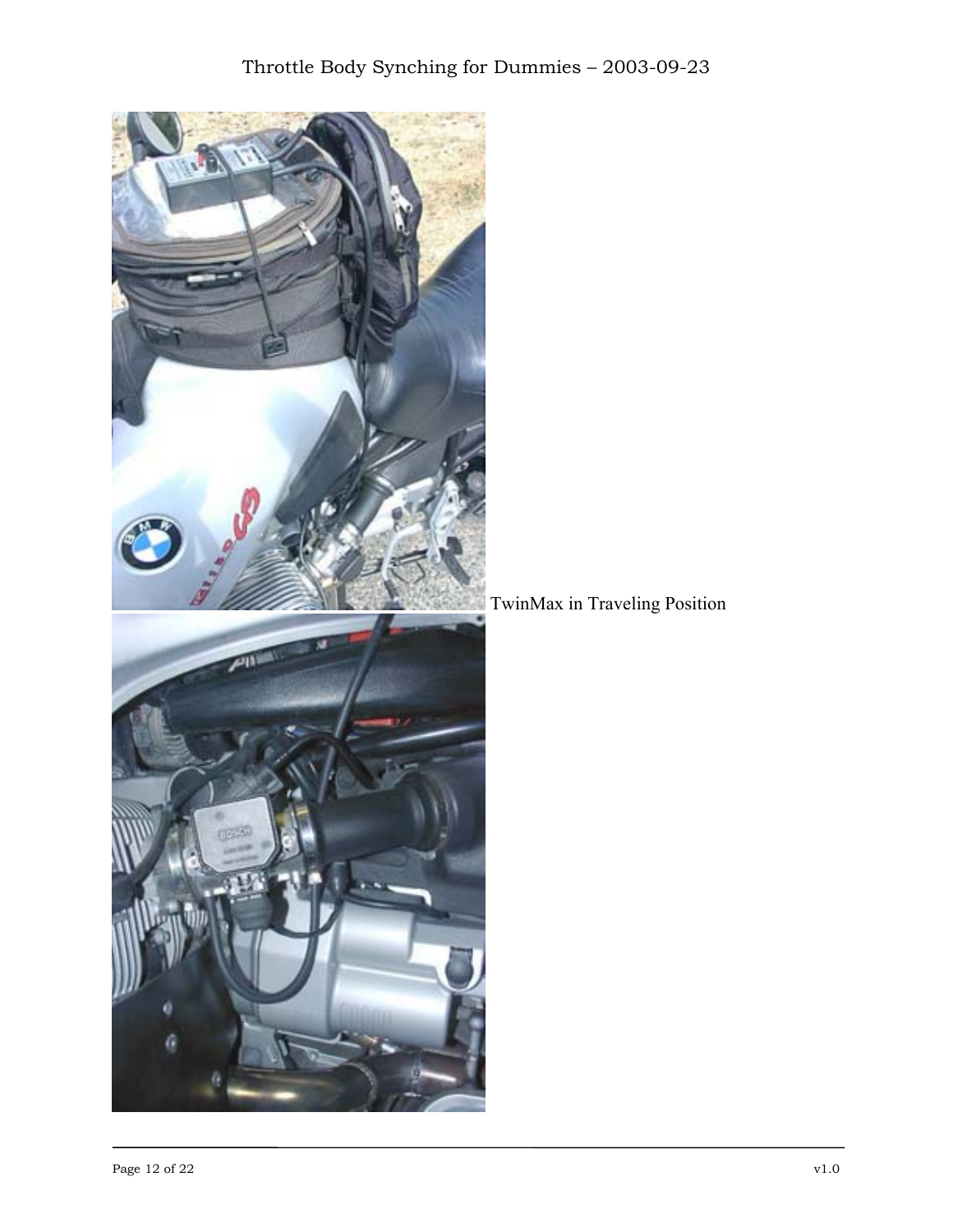Now for a step sideways… Use your screwdriver and turn your BBAS clockwise and count the number of turns each is out from being LIGHTLY seated. Do this for both sides and write the numbers down or memorize them if you can do so. What is important here are 2 details, #1 what are the number of turns out from being lightly seated BEFORE we change anything and #2 how much difference is there between them. Ideally they should be the same. A large variation (say  $\frac{1}{2}$  turn difference or more, which is very uncommon) means one (or both) intake(s) may have an air leak which will make this job more difficult until the leak is fixed. Be sure and return both BBAS's to their original position



Right Side BBAS



Left Side BBAS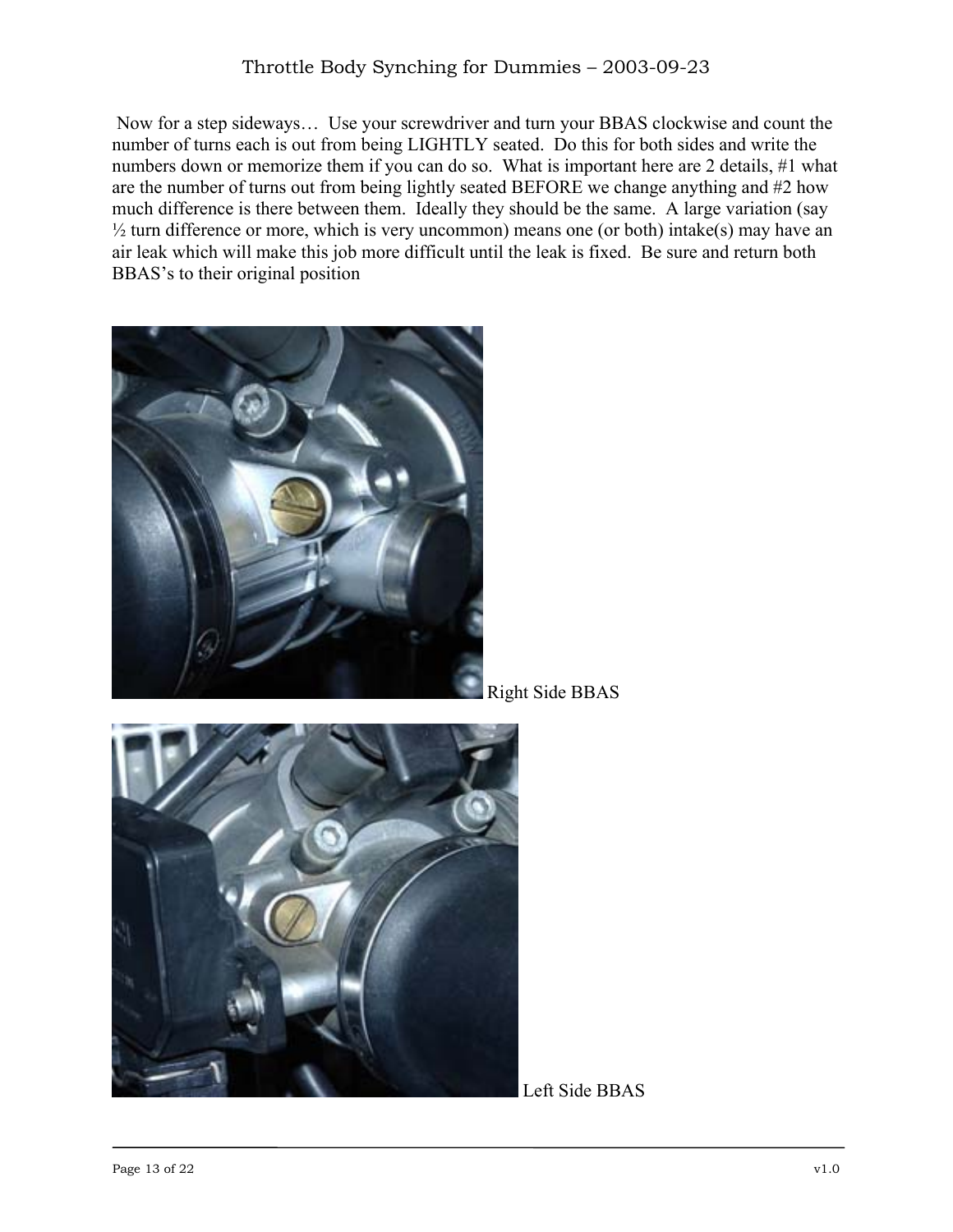Next turn the TwinMax's sensitivity to MIN and turn the power on and then adjust the zero so that the needle stays at zero at both MIN and MAX sensitivity (and everywhere in between). Make sure and return the sensitivity to MIN when done.

## *Functional Note*

If the needle will not stay within the zero line from MIN to MAX you have a defective TwinMax and it needs to be repaired/replaced.

## *Operational Note*

DO NOT leave the TwinMax ON and at MAX sensitivity and then start the engine… The needle WILL swing from HARD left to HARD right… This could damage the meter movement permanently.

#### *Now, Lets Get Serious*

Next, with the zero set properly and the sensitivity turned to MIN, start the engine and watch the needle AFTER the idle settles down. By now the fast idle lever should be off and the engine idle at spec  $(1100$ rpm  $+/- 50)$ . If the idle speed is outside the acceptable range we can adjust it during this procedure (assuming it's not WAY out of range). If initially, at idle, the needle is pulling to one side or the other (remember we are still at MIN sensitivity) then we adjust the BBAS to correct this. First blip the throttle lightly and see if it returns to the same place as before. If so, great. If not, then blip again and again, and notice where the needle wants to stay.

Wait for the idle to completely stabilize between blips. Don't pay any attention to what happens to the needle during the blip just yet, we'll get to that in a bit. Once you determine where the needle wants to stay at idle, then we can make changes to the BBAS to bring it back to center (if needed).

Which BBAS do we fuss with one, you ask? Well that depends on if you want the idle speed to go up or down or stay the same, AND where the BBAS's are to start with. Now I know what you're thinking about now. WTF, why is he bringing up a whole new dimension of adjustment without even mentioning it before hand... Well ya see it's like this, if the amount of adjustment is only slight (like about a  $\frac{1}{4}$  of a turn of the BBAS, then it won't really matter if you turn one BBAS up or the other down or split the difference. Your idle won't change all that much, BUT if the needed adjustment is more than  $\frac{1}{4}$  of a turn, your idle can be moved in the desired direction by adding more air flow to the weak side (which increases idle speed) and visa versa.

Which side of the needle is the weak side? Well, say the needle moves to the right side, the right side is pulling more vacuum than the left side (the weak side). And say you want to increase the idle rpm and balance the needle reading, you would turn the left side BBAS counterclockwise (open it up, to add more air flow). If you want to slow the idle down, close the right side BBAS (clockwise, to restrict air flow), until the needle is centered over zero. As you watch the needle move when you make changes to the BBAS's you will begin to see the pattern emerge…

NOW turn up the sensitivity and continue to adjust the appropriate BBAS until you MAX out the sensitivity knob and the idle pulses are centered over zero. Did you see how the needle started to wiggle in a fatter and fatter arc as you increased the sensitivity? Why, you might ask is this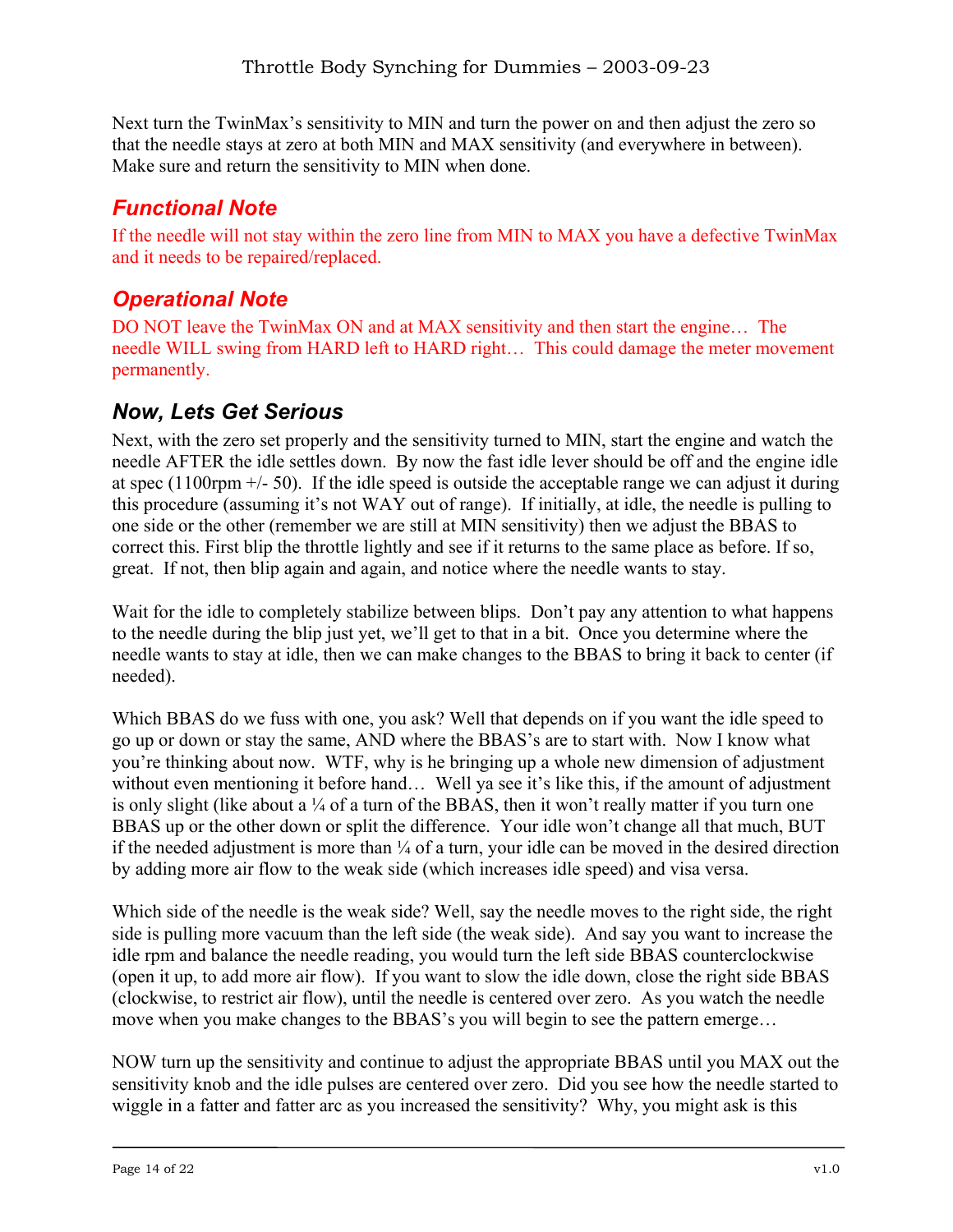happening? Well, because we are running the engine at idle, and the 2 vacuum pulses arrive at slightly different times and the TwinMax is showing the difference between the 2 cylinders. First the needle gets pulled one way then the other, back and forth. As the rpm's increase the time difference between the arrival of the two vacuum pulses decreases and so the width of the needle wiggle reduces. This is a good thing because as the engine rpm's go up we gain resolution in our readings which works in our favor.

Now if you need to move your idle engine speed up or down, just start cranking on both BBAS's until the needle shows a zero balance AND you have the correct engine idle speed. Unscrew (counterclockwise) the BBAS's for faster idle (more air) and screw them in (clockwise) for slower idle (less air)…

## *Operational Note*

This adjustment will most likely need to be further dialed in after the engine is fully warmed up.

## *Technical Note*

The BBAS has a maximum adjustment range of about 4 turns of which the first 3 is the suggested useable maximum. This isn't a hard and fast rule but only a guideline. For the GS, the 'normal range' runs from about  $\frac{3}{4}$  to  $2\frac{3}{4}$  turns. Adjusting the BBAS outside of this 'normal range' indicates compensation for other 'abnormal' settings. Ideally both BBAS's should be within <sup>1/4</sup> turn (or less) of each other. Also note that as the BBAS continues to open up it's accuracy and the degree of precision of air control decreases. This isn't a huge concern but just something to be aware of.

Now blip the throttle and watch to see if the 'fat needle' stays centered in the zero zone or wonders off then meanders back or pulls one way then pulls in the opposite direction when the throttle is closed… Each of these behaviors will be addressed later. For now just make sure that at idle the 'fat needle' is centered over zero.

# *RE-CAP #1*

Ok what have we learned and where are we in the greater scope of things.

- 1. We have run the engine and observed how the TwinMax shows us using varying degrees of sensitivity how the vacuum for each cylinder can be adjusted at idle.
- 2. We now know how we can adjust the idle rpm up or down and keep it balanced left and right.
- 3. We have observed when we open and then close the throttle what the vacuum difference between the 2 cylinders looks like.

# *Are You Sure You Want To Screw With This Some More?*

The next step is to observe what the TwinMax needle does when we open the throttle and run the rpm's up a ways hold it there then let it fall back to idle. This is where things start to get very interesting…

Watch the needle as you slowly raise the rpm's up to say 3K rpm then hold it there for a few seconds then let the rpm's slowly fall back to idle. Do it again and notice the pattern as the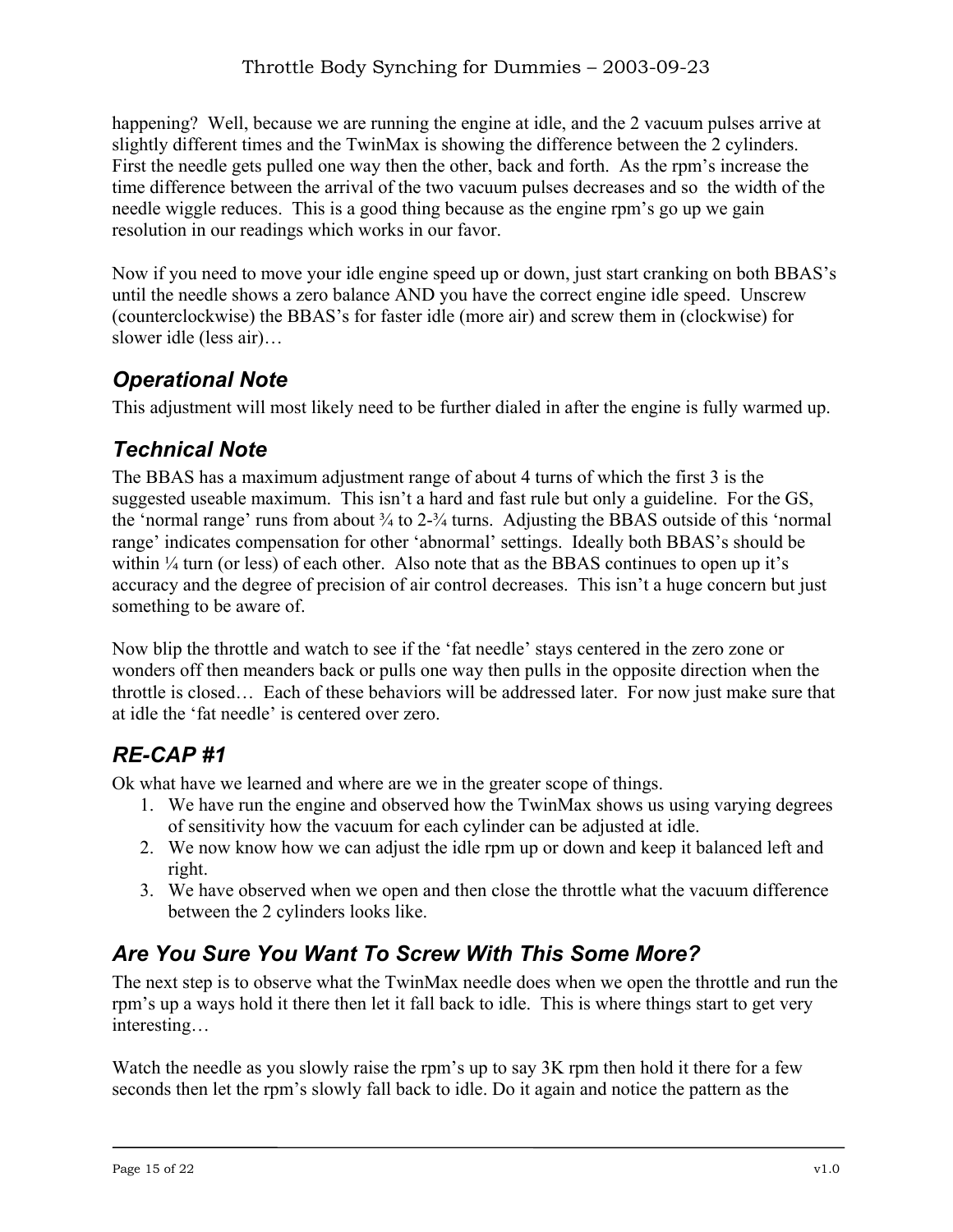needle moves off zero. Try to make the opening and closing of the throttle take the same amount of time, with a pause in the middle.

Next test, open the throttle more quickly up to say 4k rpm (like a Big Blip) hold and the let it fall quickly back to idle. Again notice the pattern of the needle. Repeat once the idle stabilizes. Again make the run up and run down take the same amount of time.

#### *Technoid Note*

Thus far I have seen 3 somewhat different types of needle behavior when you open and close the throttle. Most of the time these behaviors are only really noticeable when the sensitivity is cranked to MAX (or very close to it). Ideally, the needle shouldn't move off zero regardless of where the throttle is, or what the engine rpm or load is. For those who have the simpler behavior (#1 below), you'll be done much sooner. The rest of us will need to make a determination on just how far we want to pursue that wiggling little needle.

The first behavior is the easiest to deal with, the other two require more fiddling if your goal is to completely eliminate the extra needle excursions and have the TB's behave 'perfectly'. It is NOT necessary to achieve perfection, but for some who just HAVE to make this as perfect as possible, I'll explain later what you have to do. You can ALWAYS change your mind! ! !

#1 The first type of response; after you open the throttle, the needle pulls in one direction and then stays there until the throttle is closed at which time the needle returns to zero, every time.

#2 The second type of response; the needle pulls in one direction while opening and then pulls in the opposite direction when closing the throttle and usually returns to zero. This indicates compounding influences in your throttle cable assembly.

#3 The third type of throttle response; has the needle pulling in one direction and then moves back to zero when you stop moving the throttle but then shoots over to the opposite side of zero when the throttle is closing, then eases back to zero, sort of, after the throttle is closed and the rpm's settle down. This is a slightly different set of the same compounding influences as #2.

One common characteristic of both the 2nd and 3rd type of needle behavior is that zero at idle doesn't stay at zero but shifts around to varying degrees. This wandering of the zero at idle is indicative of a small problem that while not of major importance certainly frustrates all attempts to 'make it right'. These needle fluctuations result in VERY minor performance differences, so the 'need to make it right' is more psychological than anything else. Remember, you can usually only see these behaviors while the sensitivity is at MAX.

## *How To Make A Throttle Cable Length Adjustment, THE RIGHT WAY.*

For those of you who would like to make an initial adjustment, just to get used to the procedure, here's what to do. The idea is to change the length of the outer cable sheath which effectively changes when the inner cable (the one that actually moves) begins to pull on the throttle shaft cam and the thus changes when the butterfly starts to move with respect to the other side. Put another way we are changing the initial timing of the 2 butterflies with respect to each other. The desired end result is to make both butterflies move as one.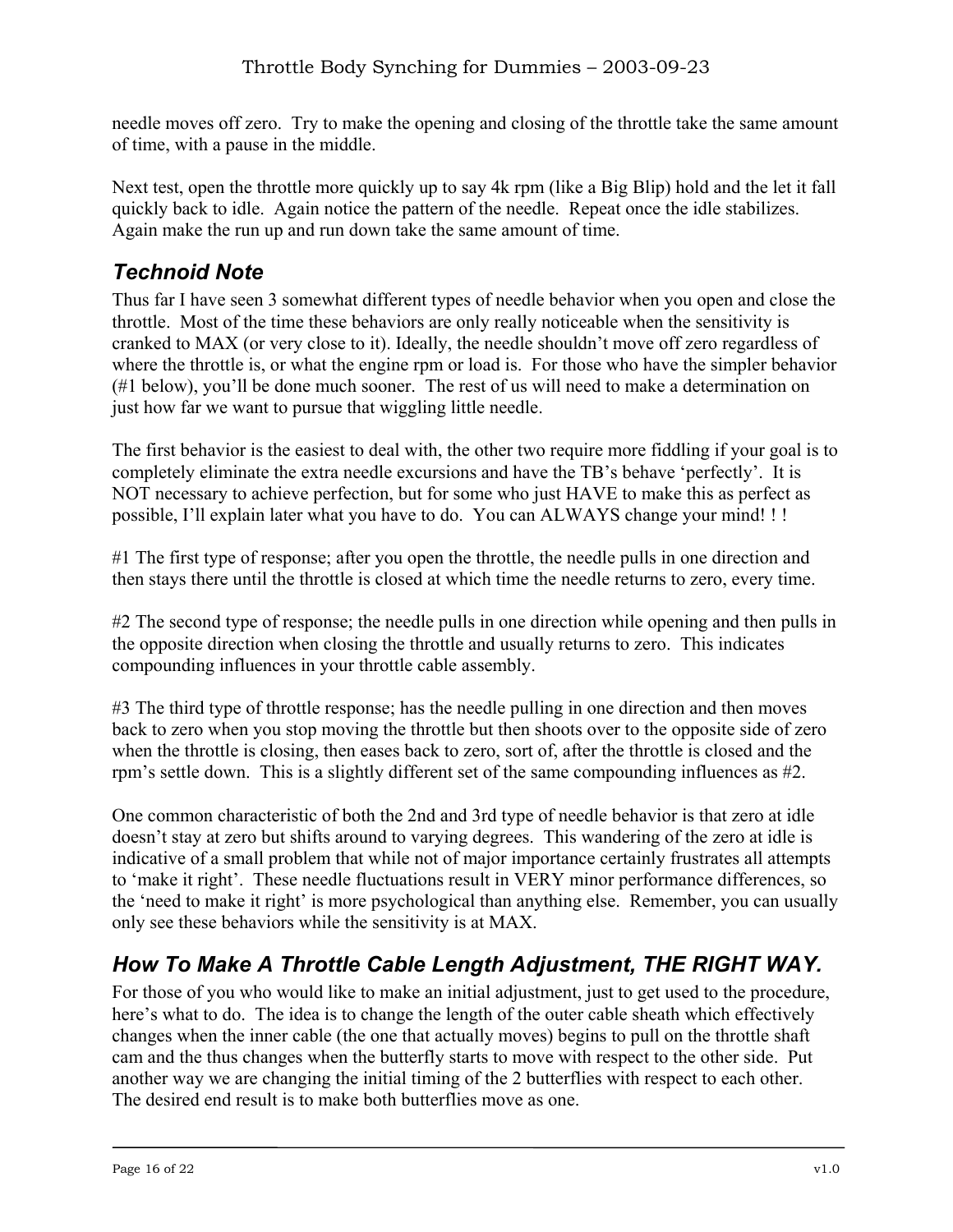

Left Side Adjuster Location



Right Side Adjuster Location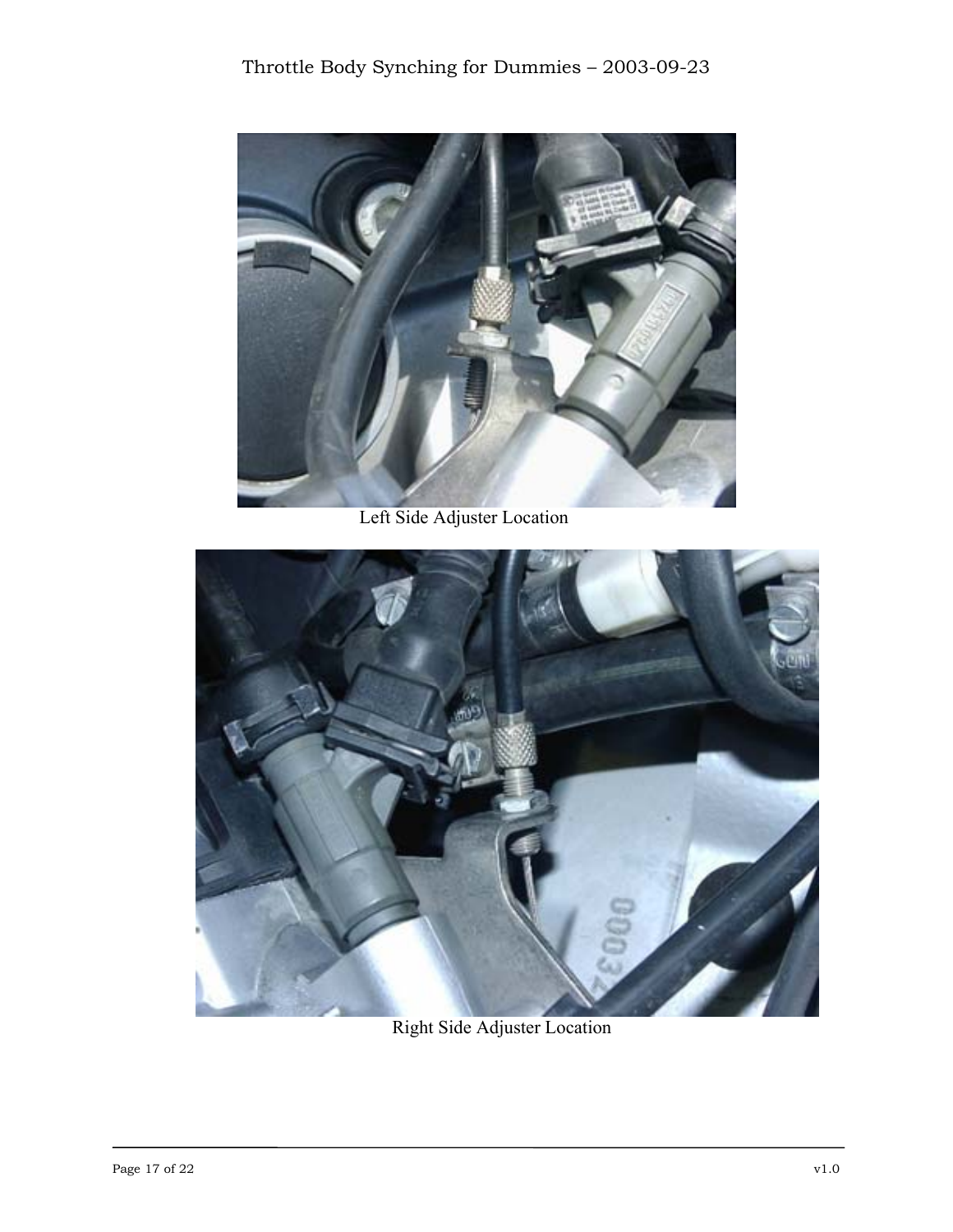Now, which way should we twist the adjuster? Think of it this way. As you lengthen the outer sheath (twist the adjuster to the right, counterclockwise as viewed from the top) you will make that throttle shaft begin moving sooner, this will pull the TwinMax needle more to the side that you are adjusting. Shorten the sheath (clockwise rotation) and the needle will pull more to the other side. As a general rule I only twist the adjuster  $1/8$  of a turn at a time MAX, usually it's  $\frac{1}{2}$ that amount. Then I check the results on the TwinMax by opening the throttle and watching the needle to make sure I actually did make a change and it moved the needle in the correct direction. It is also a good idea to open the throttle several times and watch for the new needle movement pattern to emerge. BE SURE and lock the adjuster back down with the lock nut  $\frac{1}{2}$ snerk will do) after every change, since it WILL effect the needle reading.

One factor that WILL screw with your head big time, is if the outer sheath twists when the adjuster is changed. If you let this happen, then your life immediately gets much more complicated. DO NOT let this happen. How? Well, I hold the outer sheath steady while I twist the knurled adjuster just a little bit at a time and then tighten the lock nut back down. THEN, I make sure that the outer sheath is pushed fully into the adjuster just to make sure it's fully seated. This last step is absolutely essential, especially for the newer bikes with updated cables that fit very snuggly in the adjusters.



Fingers Holding the Sheath

So which adjuster should you mess with and which way do you turn it? Well, you have a choice here. You really only want to make changes to the adjuster on one side, the other needs to remain fixed as a reference. Either side can be adjusted so the decision is yours. If you look at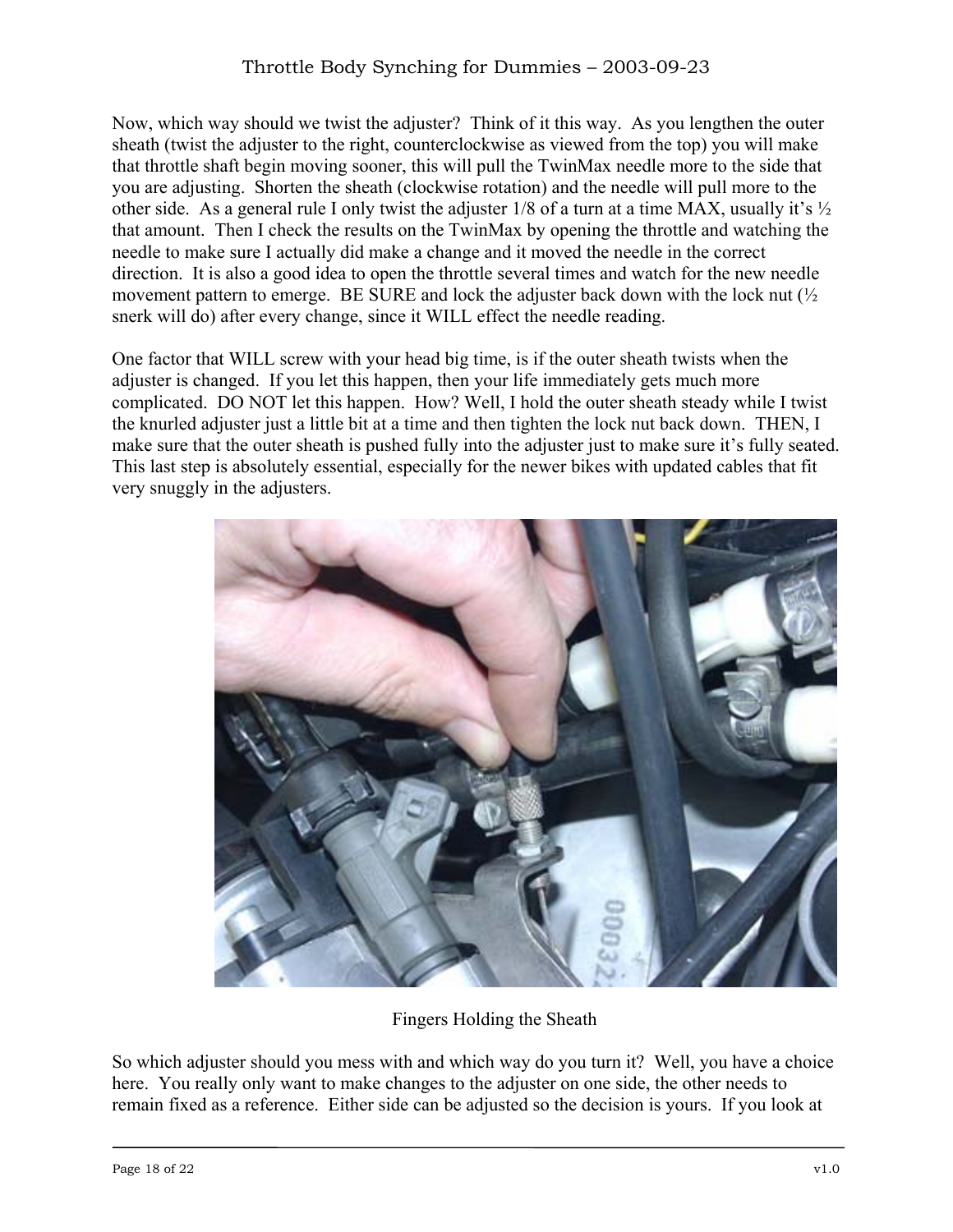both cable adjusters you'll notice that at least one side has a dab of paint on the threads and lock nut. If only one side is 'marked' then adjust the other side. If both sides are marked then you get to choose one to make your changes on. I'd choose the side that is easiest to get to.

#### *Operational/Responsibility Note*

Your dealer will most likely notice that the paint blob has been 'violated'. This tells them that someone (you) has changed the setting. This is a normal part of maintenance and they (if approached correctly) shouldn't have a problem with you learning how to maintain your own bike. If they do, just explain to them you are learning basic procedures on using a TwinMax to synch your TB's and want to keep your bike running as best it can. It does not violate your warranty to make routine maintenance adjustments. Also be aware that there are other related functions and aspects of the throttle cable system that are being changed beyond just the TB synch. As long as the changes are small these other factors will not be a problem. On the flip side, if the amount of change required to bring the TB's into synch are majorly large, then there is something else going on and your dealer SHOULD be made aware of this 'abnormal' situation.

This initial adjustment procedure only really applies for making very small amounts of adjustment, if larger amounts of change are needed other details need to be brought into the picture. But normally this initial adjustment, and after the engine is fully warmed up perhaps an additional tweak, should do the trick.

If small adjustments don't make a noticeable change in the meter, 1 and/or 2 things are happening. Either, 1) the cable has not been fully seated in the adjuster after an adjustment has been made and/or 2) the amount of adjustment needed is larger. For this later situation pull the outer cable sheath up and away from the adjuster and observe the meter indication. Either the needle moves closer to zero (or shoots on past to the other side) or it will bury itself even deeper on the same side. This tells you that the adjuster needs to move a bunch, either up or down based on what happens when you pull the cable sheath up. Just follow the needle, if when you pull the cable up and the needle swings towards zero then that will tell you about how much you need to lengthen the adjuster. Conversely if the needle doesn't head to zero then you need to shorten the adjuster…

## *RE-CAP #2*

Ok where are we in the bigger picture here…

- 1. We have balanced the TB's at idle and adjusted the idle rpm
- 2. We have opened and closed the throttle and matched the throttle cables (at least well enough for now)
- 3. We are familiar with how to make all the adjustments we need to deal with, in order to do the advanced final adjustment, the On The Road Test™©®QÐ.
- 4. We are familiar with how the TB's react to opening and closing the throttle (albeit the engine isn't fully warmed up and under no load conditions).

## *On The Road Again*

Ok, next step, the advanced final adjustment, On The Road Test™©®QÐ is where we separate us from the rest of the pack. This is where we can achieve that extra little bit of tweak since we are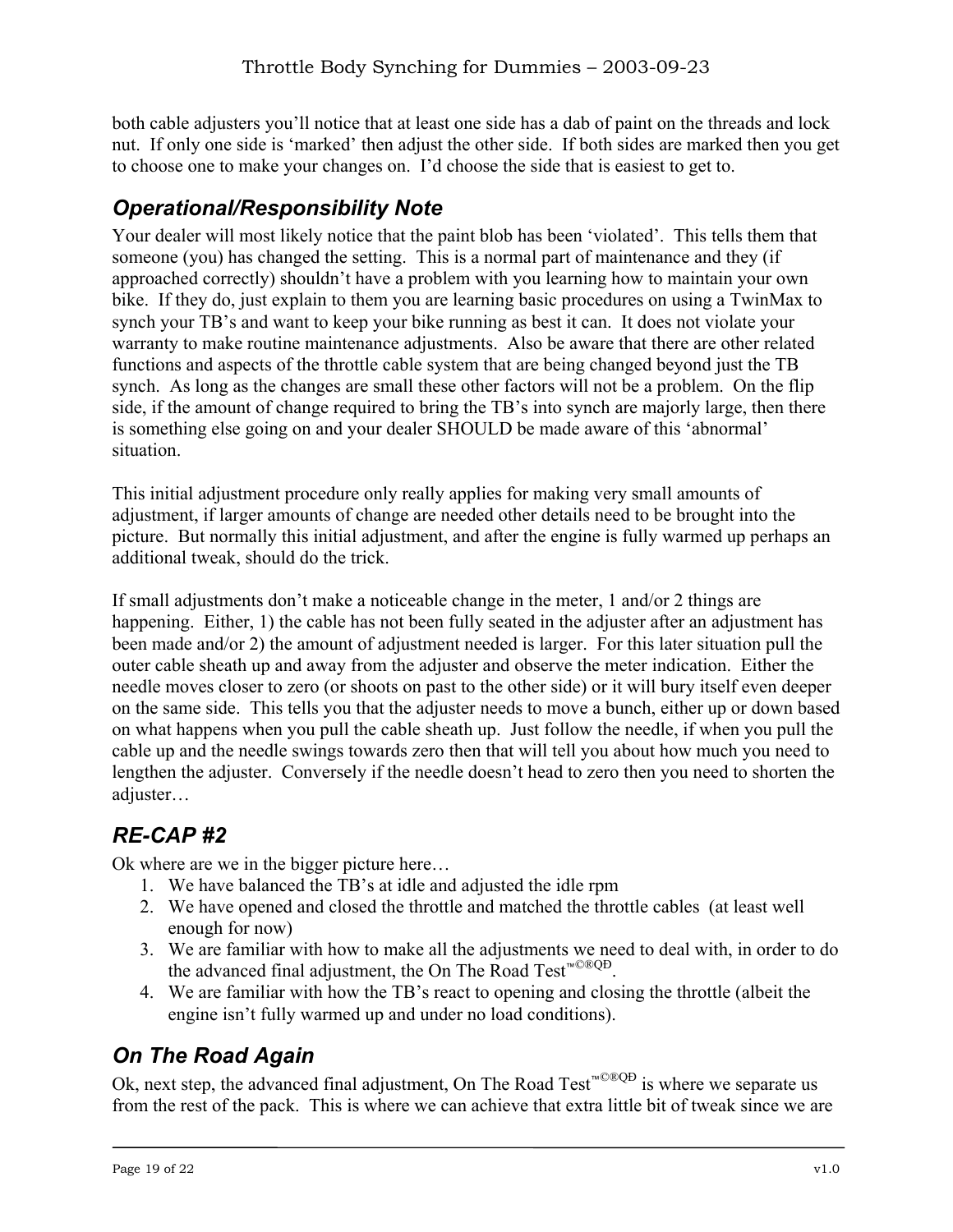now going to finish tuning the TB's under the same conditions where we normally use the bike. Not in the shop or garage but on the road and fully warmed up.

Is it really that important to take this extra step?

We believe so, not because it alone will make a huge night and day difference, but in conjunction with the other tweaks (valve matching, for example) they all tend to reinforce each other and the results will speak for themselves.

We want the TwinMax connected up but in the traveling configuration (make sure the TwinMax is turned OFF) and then go for a ride to fully warm up the engine.

You want to leave it off as much as possible to conserve your battery. This means only turn it on when you are using it, not during the warm up, nor when you are waiting for traffic to clear etc. You need to secure it to your tank or tank bag with a bungee cord or… make sure that you can read the meter while riding, and that the bungee does not interfere with either of the adjustment knobs or the power switch.

Most likely during all of this fussing, the zero knob has been moved and the unit will need to be re-zeroed, but don't worry about that right now.

#### *Operational Note:*

The number one priority is to SAFELY ride the bike, looking at the needle is of secondary importance, do not get caught by needle fixation, pay attention to what is going on around you.

#### *Operational Note Again:*

DO NOT leave the TwinMax ON and at MAX sensitivity and then start the engine… The needle WILL swing from HARD left to HARD right… This could damage the meter movement permanently…

Ride the bike and find a nice long (relatively) straight stretch of road with light traffic and plenty of places to pull over and fiddle with the adjustments without being in any ones way. You will be opening the throttle and closing it many times in  $2<sup>nd</sup>$  or  $3<sup>rd</sup>$  gear so your speed will reach higher than safe residential speeds so plan accordingly. If you can find a suitable empty parking lot all the better.

Once fully warmed up, turn off the engine and re-zero the TwinMax as described above, then leave the sensitivity at MIN and start the engine and check your idle balance. Adjust the BBAS's as necessary as you turn the sensitivity knob to MAX. Next move on down the road and watch the needle move as you open and close the throttle. Pull over and make an adjustment to the cable adjuster, then blip the throttle and watch for the change you just made. Then pull back onto the road and verify the change your adjustment has made under load.

The idea is to adjust then check, then adjust again etc and minimize the needles deflection from zero under all conditions.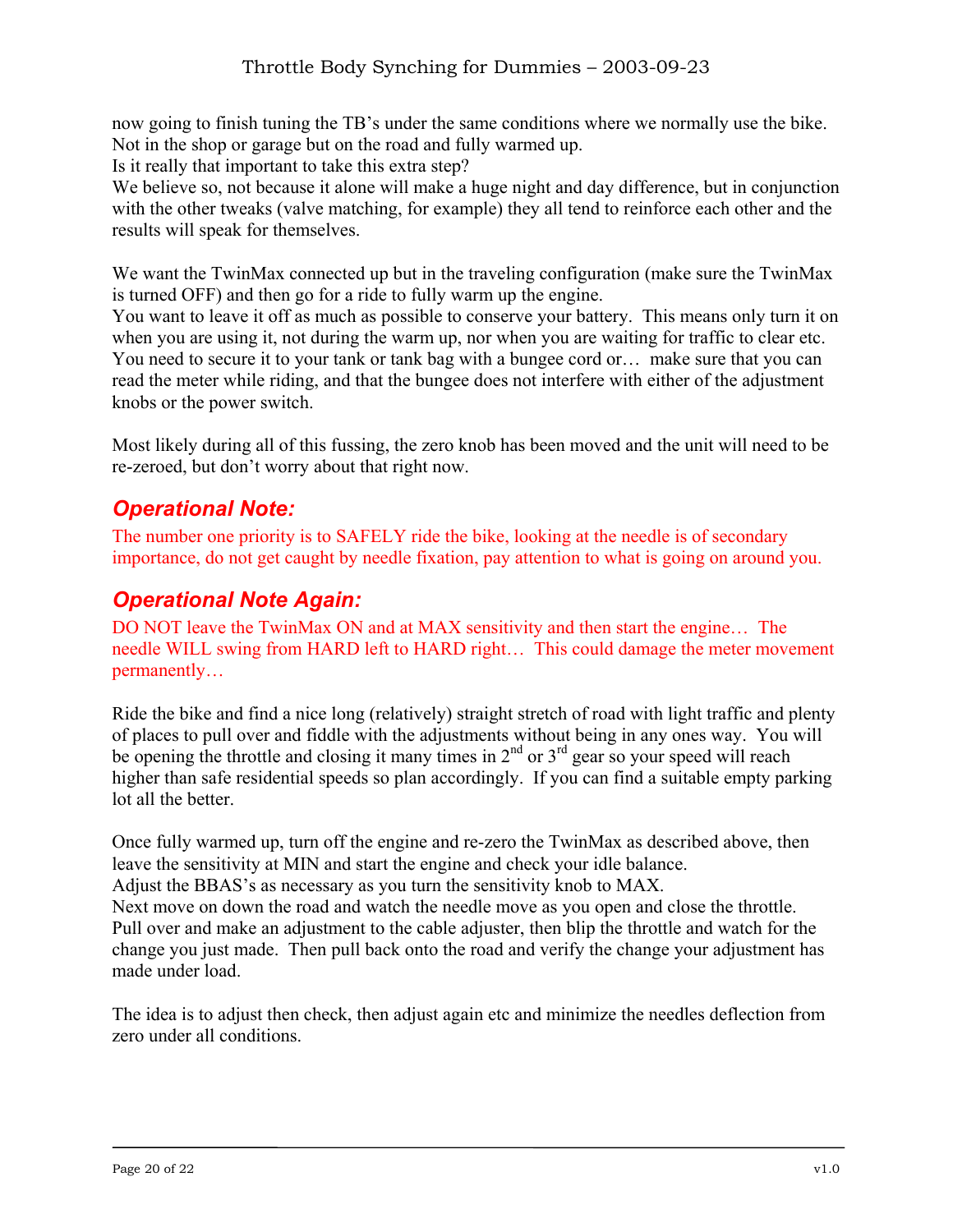If you let the outer sheath twist, the changes you make will take far more time to settle down and be repeatable. This is due to the sheath untwisting itself as you open and close the throttle repeatedly… This can really add much confusion to the point of being frustrating… If your bike is behaving as described by type #1 you should be able to dial in the adjustment with repeatable and consistent results very quickly.

Once balance is achieved, remove the TwinMax (turn it off), hook up the crossover hoses again (or plug the caps back on) and be amazed at how much improvement you notice. You're done.

## *And Now To Separate The Men From The Boys*

For those of you who are chasing that little needle around like you've got a fly swatter and your hunting that damned little fly…. (Needle behavior #2 or #3), you have a choice. For now get the needle as close to zero as much of the time as you can and then decide how much work you want to put into the next stages…

The second type AND the third type of throttle responses have a similar problem at their source. We have found that these problems are due to the outer cables inner teflon sheath (that runs right) next to the stainless steel moveable inner cable) has shifted. It can usually be found scrunched up against the inside of the adjuster and is effectively pushing the sheath away from the adjuster body OR pulling the inner cable tighter.

Since this is not a good nor consistent thing, your TwinMax needle will tend to jump all over the dial when on MAX sensitivity…

The solution is to either replace the throttle cables (a major PITA) or cut the extra bit of inner sheathing that is sticking out from the cable ends, off, as I did (which is why I know about this in the first place).

Be careful not to cut or nick the inner cable as this will add further complications later in life. Usually (hopefully) the inner teflon sheath hangs out at the TB adjuster end. This is a much easier place to get to than the Bowden cable assembly where all 4 of the throttle cables merge. It is located under the ABS controller and battery box area.

If the cable ends at the TB's don't show signs of that inner sheath messing with the adjuster then your next step is to gain access to the Bowden assembly.

At this point (which is WAY beyond the scope of this chapter) you can pay the bucks for the dealership to run it down OR live with the small deflections showing up on your TwinMax. Functionally and realistically the performance differences are minor. Where it will become most evident is if you have replaced your cat afterburner with a 'Y' pipe and your exhaust system likes to imitate a howitzer.

With these small cable problems your howitzer will have more authority and head turning power. This is especially gratifying for that Manly Man inside us all or for those Hardly Ableson wanabe's.

I found it especially gratifying inside tunnels.

At this point, you have 3 choices, go after the cables, forget about it and call it good, or if you still are on warranty, have BMW replace the cables… You will probably have to convince the